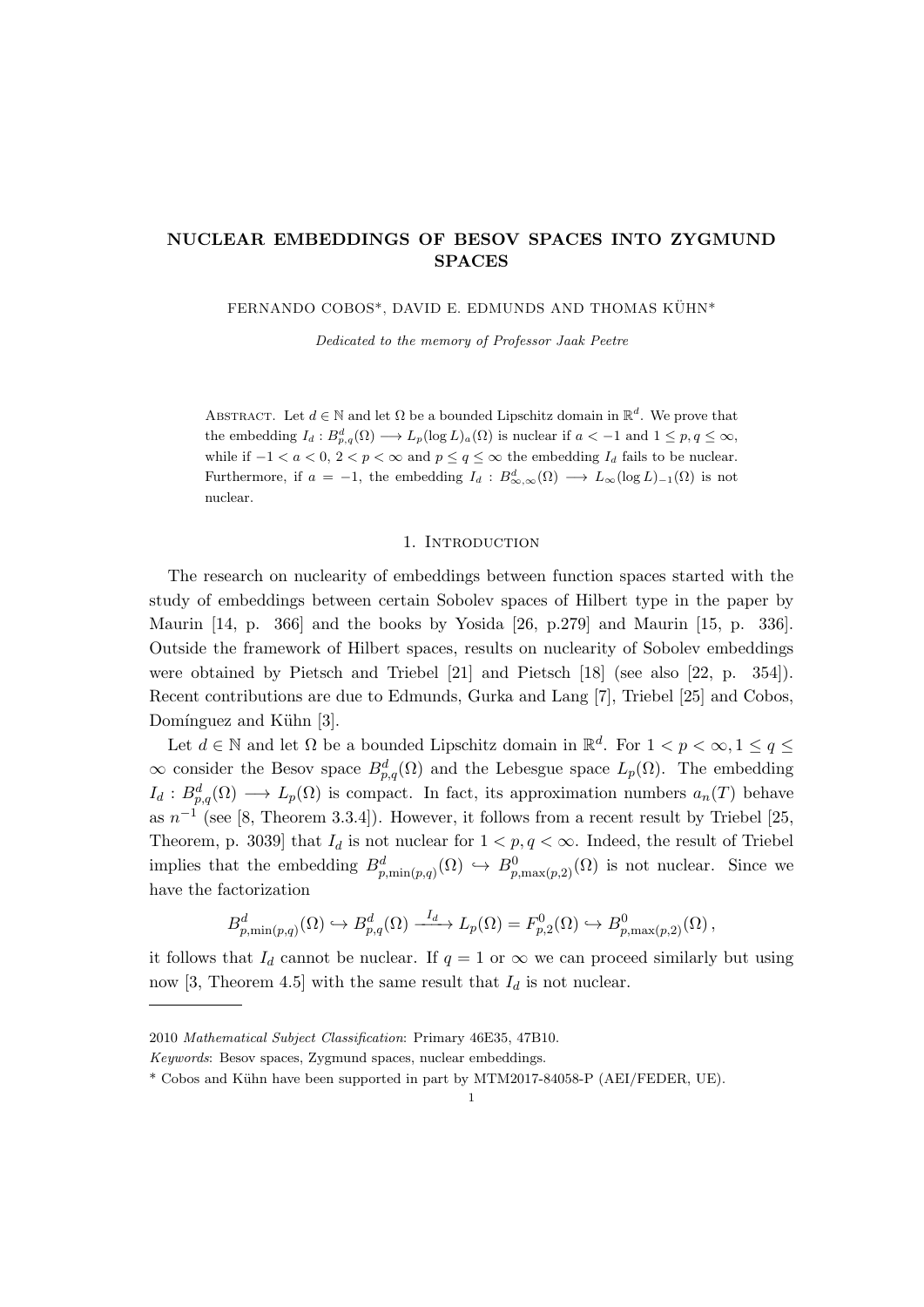Starting from the non-nuclear embedding  $I_d : B^d_{p,q}(\Omega) \longrightarrow L_p(\Omega)$  there are two natural ways to achieve nuclearity: One could either use a smaller source space or a larger target space. The first option was investigated by Cobos, Domínguez and Kühn [3], where we added some logarithmic smoothness to the Besov space  $B_{p,q}^d(\Omega)$ . Here we study the second way.

If we take any  $r \in (1, p)$  and replace  $L_p(\Omega)$  by the bigger space  $L_r(\Omega)$  then  $I_d$ :  $B_{p,q}^d(\Omega) \longrightarrow L_r(\Omega)$  can be factorized as follows:

$$
B_{p,q}^d(\Omega) \hookrightarrow B_{r,\min(2,r)}^0(\Omega) \hookrightarrow F_{r,2}^0(\Omega) = L_r(\Omega).
$$

According to [25, Theorem], the embedding  $B_{p,q}^d(\Omega) \hookrightarrow B_{r,\min(2,r)}^0(\Omega)$  is nuclear. Therefore,  $I_d: B^d_{p,q}(\Omega) \longrightarrow L_r(\Omega)$  is also nuclear. Consequently, the problem is to find a target space X, bigger than  $L_p(\Omega)$  and smaller than  $L_r(\Omega)$  for any  $r \in (1, p)$  such that  $I_d: B^d_{p,q}(\Omega) \longrightarrow X$  is still nuclear. Since the Zygmund space  $L_p(\log L)_a(\Omega)$  has the property that  $L_p(\Omega) \hookrightarrow L_p(\log L)_a(\Omega) \hookrightarrow L_r(\Omega)$  for any  $a < 0$  and  $r < p$ , this leads us naturally to study whether or not the embedding  $I_d : B^d_{p,q}(\Omega) \longrightarrow L_p(\log L)_a(\Omega)$  is nuclear for  $a < 0$ . This is the aim of the present paper.

Note that the spaces  $B_{p,q}^d(\Omega)$  and  $L_p(\log L)_a(\Omega)$  belong to different scales. Indeed, the Zygmund spaces  $L_p(\log L)_a(\Omega)$  are related to Triebel-Lizorkin spaces  $F^s_{p,q}(\Omega)$  because  $F_{p,q}^0(\Omega) = L_p(\Omega)$  and  $L_p(\log L)_a(\Omega)$  can be obtained by extrapolation of Lebesgue spaces (see [8, Theorem 1 of Section 2.6.2] or [4, Corollary 3.1]). The fact that these scales of spaces are different produces several difficulties in the research and makes it more interesting. For example, it is not possible to reduce the problem to sequence space considerations by using wavelet bases because the sequence spaces associated to  $B_{p,q}^d(\Omega)$  and  $L_p(\log L)_a(\Omega)$  have different structure (see [23, Section 1.7 and Chapter 3] and [24, pp. 13-17]). To overcome this obstruction we will use the inclusion relations between Lebesgue spaces and Besov spaces with smoothness 0, the representation of  $L_p(\log L)_a(\Omega)$  as interpolation space generated by a couple of Lebesgue spaces by using a logarithmic perturbation of the real method, and the characterization of  $L_p(\log L)_a(\Omega)$ by extrapolation of Lebesgue spaces.

The organization of the paper is as follows. In Section 2 we recall some basic properties of nuclear operators. In Section 3 we review the definitions of the function spaces that we need. Finally, in Section 4, we study nuclearity of the embedding  $I_d : B^d_{p,q}(\Omega) \longrightarrow$  $L_p(\log L)_a(\Omega)$  for  $a < 0$ . We show that  $I_d$  is nuclear if  $a < -1$  and that this result is almost optimal in the sense that if  $-1 < a < 0, 2 < p < \infty$  and  $p \le q \le \infty$  then  $I_d$ is not nuclear. Furthermore, we show that, corresponding to the choice  $a = -1$  and  $p = q = \infty$ , the embedding  $I_d : B^d_{\infty,\infty}(\Omega) \longrightarrow L_\infty(\log L)_{-1}(\Omega)$  also fails to be nuclear.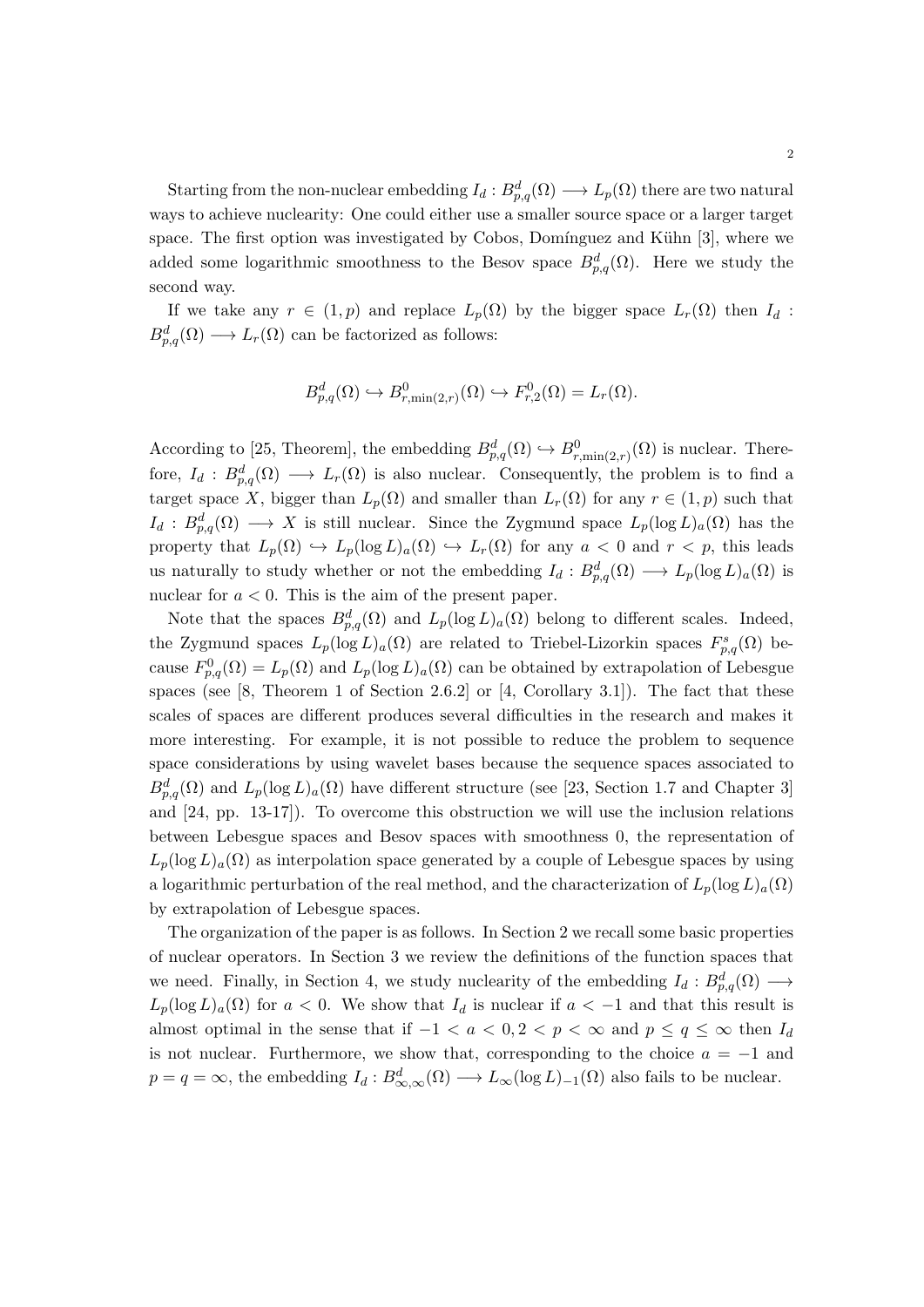### 2. Nuclear operators

Let E, F be Banach spaces and let E' be the dual space of E. We write  $\mathcal{L}(E, F)$  for the space of all bounded linear operators from  $E$  to  $F$ . According to Grothendieck [10], an operator  $T \in \mathcal{L}(E, F)$  is said to be *nuclear* if T can be represented as

$$
Tx = \sum_{k=1}^{\infty} f_k(x) y_k \quad \text{with} \quad \sum_{k=1}^{\infty} \|f_k\|_{E'} \|y_k\|_F < \infty \,,
$$

where  $(f_k) \subseteq E'$  and  $(y_k) \subseteq F$ . The collection  $\mathcal{N}(E, F)$  of all nuclear operators from E to  $F$  is a Banach space endowed with the norm

$$
\nu(T) = \nu(T : E \longrightarrow F) = \inf \left\{ \sum_{k=1}^{\infty} ||f_k||_{E'} ||y_k||_F : Tx = \sum_{k=1}^{\infty} f_k(x)y_k \right\}.
$$

Note that if  $T \in \mathcal{N}(E, F)$  then T is the limit of a sequence of finite rank operators, so T is compact. Note also that  $||T : E \longrightarrow F|| \leq \nu(T : E \longrightarrow F)$ .

The collection of all nuclear operators  $\mathcal{N} = \bigcup_{E,F} \mathcal{N}(E,F)$  is a Banach operator ideal in the sense of [19, 13, 6]. Hence, if  $R \in \mathcal{L}(E_0, E)$ ,  $T \in \mathcal{N}(E, F)$  and  $S \in \mathcal{L}(F, F_0)$ , then the composite operator  $STR$  is nuclear and

$$
\nu(STR: E_0 \longrightarrow F_0) \leq ||S: F \longrightarrow F_0||\nu(T: E \longrightarrow F)||R: E_0 \longrightarrow E||.
$$

If  $n \in \mathbb{N}$ , E is an n-dimensional space and  $id : E \longrightarrow E$  is the identity operator, then  $\nu(id : E \longrightarrow E) = n$  (see [12, p. 18] or [20, pp. 65-66]).

Let E be a complex Banach space and let  $T \in \mathcal{L}(E, E)$  be a compact operator. We denote by  $(\lambda_k(T))$  the sequence of eigenvalues of T, counted according to their algebraic multiplicity and ordered by decreasing modulus. If  $T$  has only a finite number of eigenvalues, then we complete the sequence with 0. If  $T \in \mathcal{N}(E, E)$  then it was shown by Grothendieck [10] that

$$
\left(\sum_{k=1}^{\infty} |\lambda_k(T)|^2\right)^{1/2} \leq \nu(T: E \longrightarrow E)
$$

(see also [20, p. 160] or [13, p. 105]). This result can be improved if E is a Hilbert space H with the effect that

$$
\sum_{k=1}^{\infty} |\lambda_k(T)| \le \nu(T : H \longrightarrow H)
$$

(see [20, 3.8.3]).

Let E be an n-dimensional Banach space and let  $T \in \mathcal{L}(E, E)$ . Clearly we can find a finite nuclear representation  $Tx = \sum_{k=1}^{m} f_k(x)x_k$  of T with  $(f_k)_{k=1}^{m} \subseteq E'$  and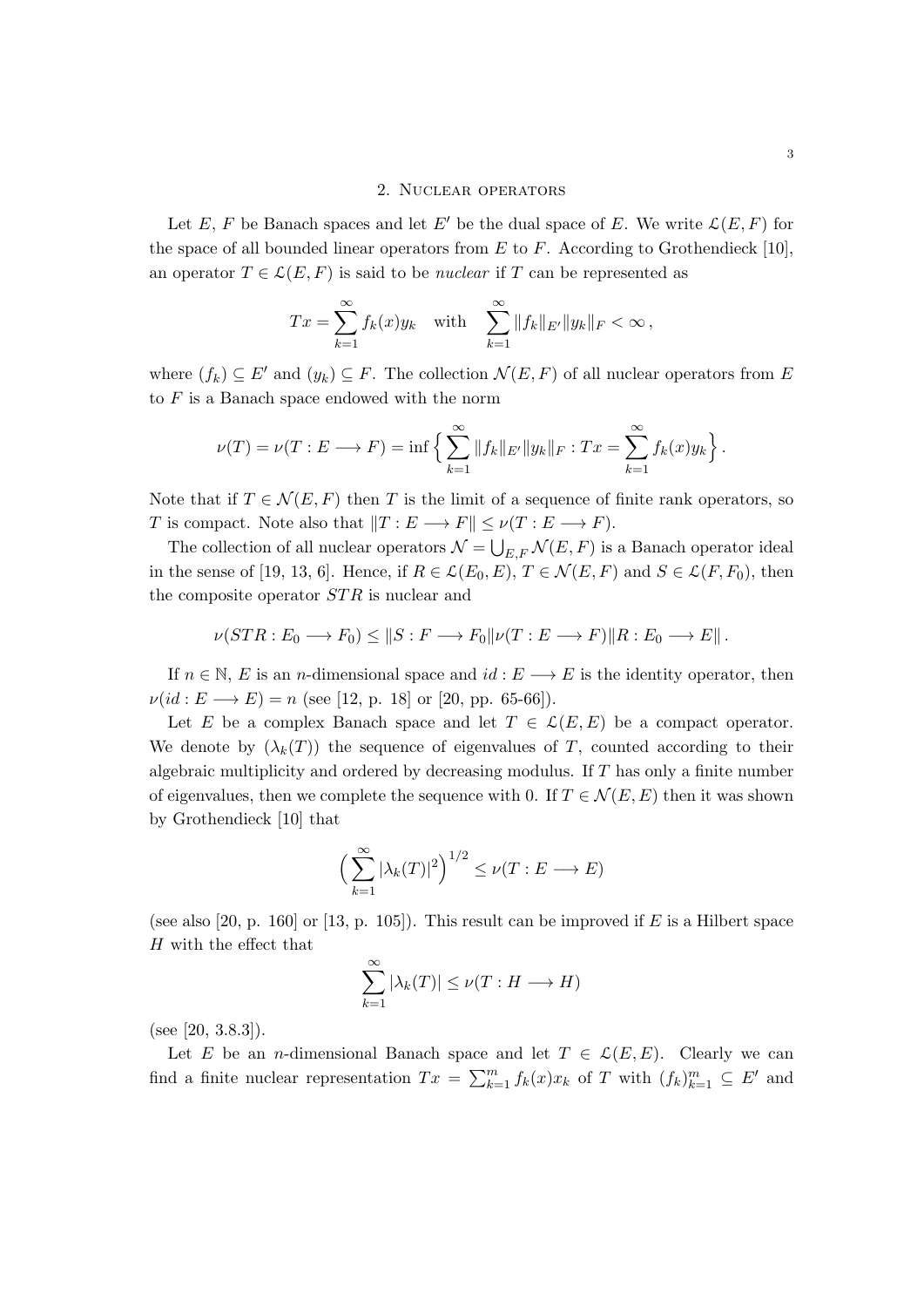$(x_k)_{k=1}^m \subseteq E$ . The value  $\sum_{k=1}^m f_k(x_k)$  does not depend of the particular representation of T (see [12, pp. 13-15] or [20, Lemma 4.2.2]). Thus, the *trace* of T is defined by

trace 
$$
T = \sum_{k=1}^{m} f_k(x_k)
$$
.

According to [12, 1.10.(ii)], we have that

(2.1) 
$$
|\text{trace } T| \le n \|T : E \longrightarrow E\|.
$$

The following property follows from results of Grothendieck [10, I.5.1]. For completeness we include a proof.

**Lemma 2.1.** If E is a finite-dimensional Banach space and  $T \in \mathcal{L}(E, E)$ , then

$$
|trace T| \leq \nu(T : E \longrightarrow E).
$$

*Proof.* Let dim  $E = n$ ,  $\varepsilon > 0$  and  $\delta > 0$ . We can choose a nuclear representation of T,  $Tx = \sum_{k=1}^{\infty} f_k(x)x_k$ , with  $(f_k) \subseteq E', (x_k) \subseteq E$  and  $\sum_{k=1}^{\infty} ||f_k||_{E'} ||x_k||_E \leq (1+\varepsilon)\nu(T)$ . Now select  $N \in \mathbb{N}$  such that  $\sum_{k>N} ||f_k||_{E'} ||x_k||_E \leq \delta$  and consider the operators  $R_N$ and  $S_N$  defined by  $R_N x = \sum_{k=1}^N f_k(x) x_k$  and  $S_N x = \sum_{k=N+1}^{\infty} f_k(x) x_k$ . Then

$$
|\text{trace } R_N| = |\sum_{k=1}^N f_k(x_k)| \le \sum_{k=1}^N \|f_k\|_{E'} \|x_k\|_E
$$
  

$$
\le \sum_{k=1}^\infty \|f_k\|_{E'} \|x_k\|_E \le (1+\varepsilon)\nu(T).
$$

On the other hand, by (2.1),

$$
|\text{trace } S_N| \le n \|S_N : E \longrightarrow E\| \le n \nu(S_N : E \longrightarrow E)
$$
  

$$
\le n \sum_{k=N+1}^{\infty} \|f_k\|_{E'} \|x_k\|_E \le n\delta.
$$

Since the trace is linear, using the triangle inequality we get

$$
|\text{trace } T| \leq |\text{trace } R_N| + |\text{trace } S_N| \leq (1+\varepsilon)\nu(T: E \longrightarrow E) + \delta n.
$$

Finally, letting  $\delta \to 0$  and  $\varepsilon \to 0$ , we obtain the desired result.

## 3. Function spaces

Let  $d \in \mathbb{N}$ . We denote by  $\mathcal{S}(\mathbb{R}^d)$  the Schwartz space of all complex-valued rapidly decreasing infinitely differentiable functions on  $\mathbb{R}^d$  and by  $\mathcal{S}'(\mathbb{R}^d)$  its dual, the space of tempered distributions on  $\mathbb{R}^d$ . We write  $\mathfrak F$  for the Fourier transform on  $\mathcal S'(\mathbb{R}^d)$  and  $\mathfrak F^{-1}$ for the inverse Fourier transform.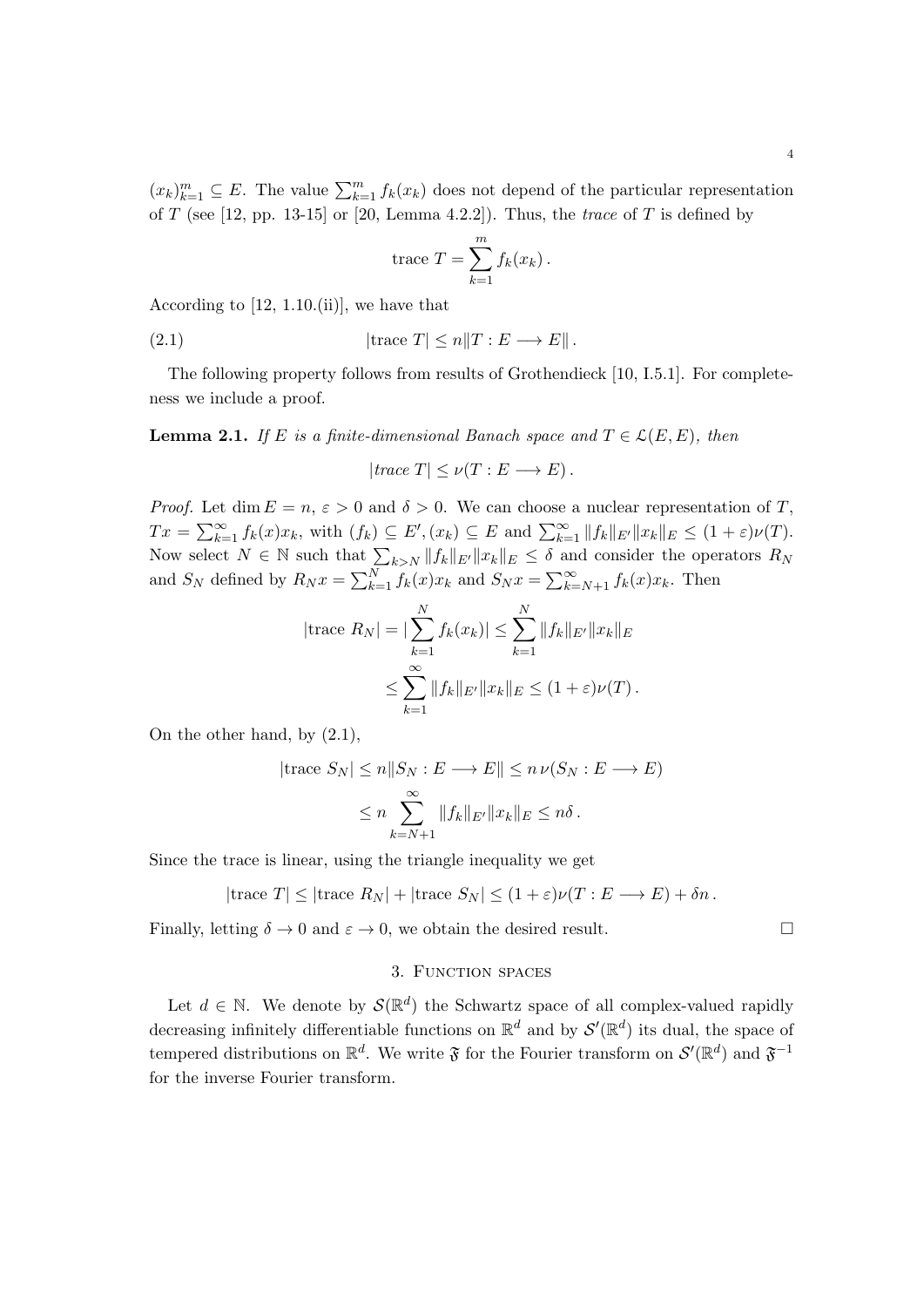Let  $\varphi_0 \in \mathcal{S}(\mathbb{R}^d)$  with supp  $\varphi_0 \subset \{x \in \mathbb{R}^d : |x| \leq 2\}$  and  $\varphi_0(x) = 1$  if  $|x| \leq 1$ . For  $j \in \mathbb{N}$  and  $x \in \mathbb{R}^d$  put  $\varphi_j(x) = \varphi_0(2^{-j}x) - \varphi_0(2^{-j+1}x)$ . Then  $\sum_{j=0}^{\infty} \varphi_j(x) = 1$  for all  $x \in \mathbb{R}^d$ , and for any  $f \in \mathcal{S}'(\mathbb{R}^d)$  and  $j \in \mathbb{N}_0 = \mathbb{N} \cup \{0\}$ , the entire analytic functions  $\mathfrak{F}^{-1}(\varphi_j \mathfrak{F} f)$  make sense pointwise in  $\mathbb{R}^d$ .

Let  $s \in \mathbb{R}$  and  $1 \leq p, q \leq \infty$ . Then the Besov space  $B^{s}_{p,q}(\mathbb{R}^d)$  is the collection of all  $f \in \mathcal{S}'(\mathbb{R}^d)$  having a finite norm

$$
||f||_{B^s_{p,q}(\mathbb{R}^d)} = \left(\sum_{j=0}^{\infty} (2^{js} ||\mathfrak{F}^{-1}(\varphi_j \mathfrak{F}f)||_{L_p(\mathbb{R}^d)})^q\right)^{1/q}
$$

with the usual modification if  $q = \infty$ .

For s and q as before and  $1 \leq p < \infty$ , the Triebel-Lizorkin space  $F_{p,q}^s(\mathbb{R}^d)$  is formed by all  $f \in \mathcal{S}'(\mathbb{R}^d)$  such that the norm

$$
||f||_{F^s_{p,q}(\mathbb{R}^d)} = \left\| \left( \sum_{j=0}^{\infty} (2^{js} |\mathfrak{F}^{-1}(\varphi_j \mathfrak{F} f)(\cdot) |)^q \right)^{1/q} \right\|_{L_p(\mathbb{R}^d)}
$$

is finite. If  $1 < p < \infty$ , we put  $H_p^s(\mathbb{R}^d) = F_{p,2}^s(\mathbb{R}^d)$ . The choice  $s = 0$  produces the well-known Lebesgue spaces  $H_p^0(\mathbb{R}^d) = L_p(\mathbb{R}^d)$ .

Details of these two well-known scales of spaces can be found in the monographs [16, 22, 23, 24]. It turns out that

$$
B_{p,\min(p,q)}^s(\mathbb{R}^d)\hookrightarrow F_{p,q}^s(\mathbb{R}^d)\hookrightarrow B_{p,\max(p,q)}^s(\mathbb{R}^d)
$$

where  $\hookrightarrow$  means continuous embedding.

Next we recall briefly the characterization of Besov spaces in terms of wavelets. We refer to [23, Section 1.7 and Chapter 3] and [24, pp. 13-17] for full details, see also [25].

Put  $L_0 = 1$  and  $L_j = 2^d - 1$  if  $j \in \mathbb{N}$ . In what follows we assume that  $j \in \mathbb{N}_0$ ,  $1 \leq l \leq L_j$  and  $m \in \mathbb{Z}^d$ . For  $s \in \mathbb{R}$  and  $1 \leq p, q \leq \infty$ , the space  $b_{p,q}^s$  consists of all scalar sequences  $\lambda = (\lambda_{jlm})$  having a finite norm

$$
\|\lambda\|_{b^s_{p,q}} = \left(\sum_j 2^{j(s-d/p)q} \left(\sum_{l,m} |\lambda_{jlm}|^p\right)^{q/p}\right)^{1/q}.
$$

Given  $r \in \mathbb{N}$ , for  $1 \leq l \leq 2^d - 1$  take real compactly supported functions  $\psi_0, \psi^l \in$  $\mathcal{C}^r(\mathbb{R}^d)$  (i.e. having continuous bounded derivatives up to order r) satisfying the moment conditions

$$
\int_{\mathbb{R}^d} x^{\alpha} \psi^l(x) dx = 0 \text{ for all } \alpha \in \mathbb{N}_0 \text{ with } |\alpha| \le r,
$$

and such that the system

$$
\left\{2^{jd/2}\psi_{jlm}:j\in\mathbb{N}_0,\,1\leq l\leq L_j,\,m\in\mathbb{Z}^d\right\}
$$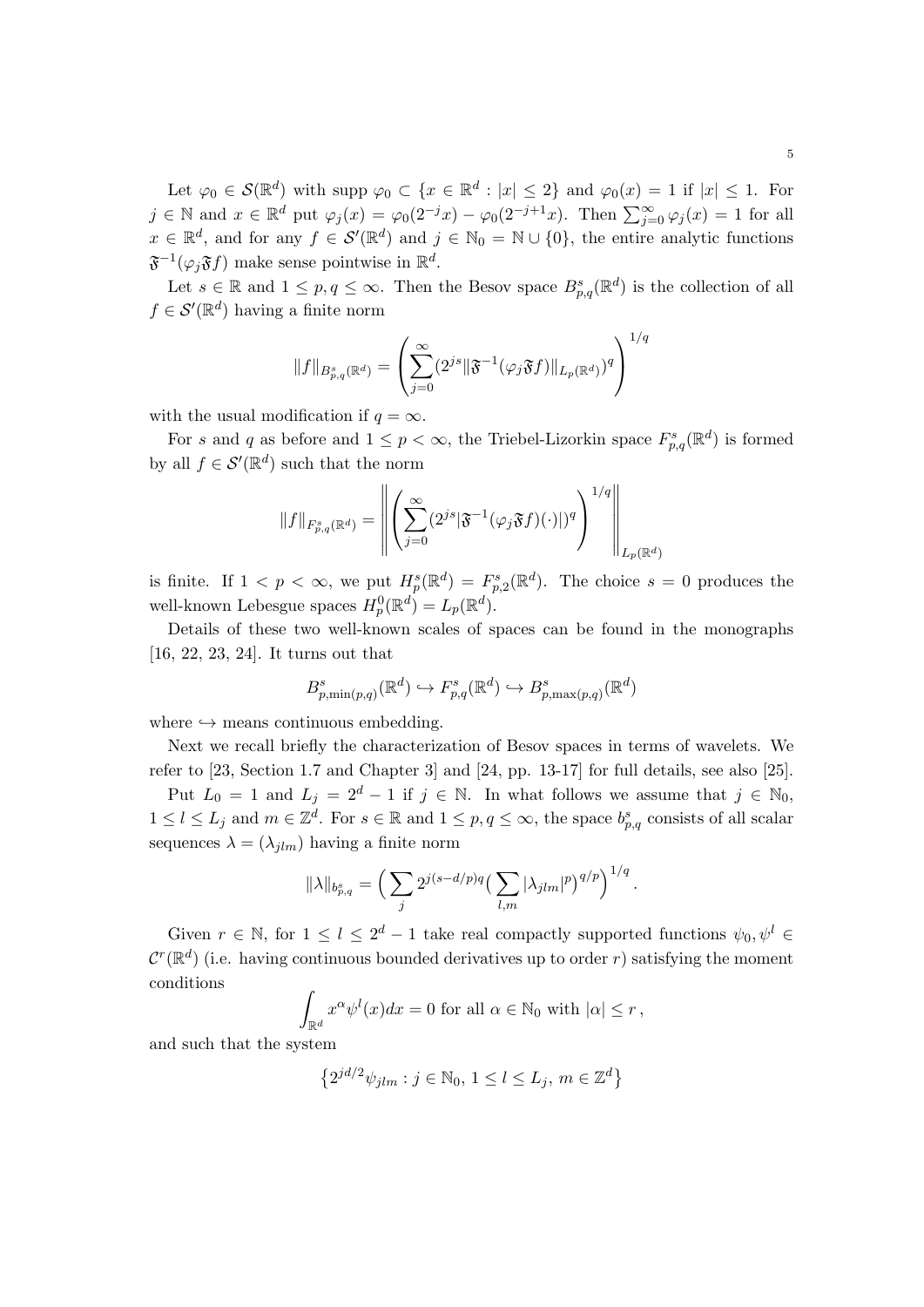is an orthonormal basis in  $L_2(\mathbb{R}^d)$ , where the functions  $\psi_{jlm}$  are defined by

(3.1) 
$$
\psi_{jlm}(x) = \begin{cases} \psi_0(x-m) & \text{if } j = 0, l = 1, m \in \mathbb{Z}^d \\ \psi^l(2^{j-1}x-m) & \text{if } j \in \mathbb{N}, 1 \le l \le 2^d - 1, m \in \mathbb{Z}^d. \end{cases}
$$

Let  $s \in \mathbb{R}$  and  $1 \leq p, q \leq \infty$ . Then there is a number  $r(s, p) > 0$  such that if  $\{\psi_{jlm}\}\$ is a system of functions as above with  $r > r(s, p)$ , then the following holds:

A distribution  $f \in \mathcal{S}'(\mathbb{R}^d)$  belongs to  $B^s_{p,q}(\mathbb{R}^d)$  if and only if it can be represented as  $f = \sum_{jlm} \lambda_{jlm} \psi_{jlm}$  with  $\lambda(f) := (\lambda_{jlm}) \in b_{p,q}^s$ , where the series converges unconditionally in  $\mathcal{S}'(\mathbb{R}^d)$  and the coefficients are determined by

$$
\lambda_{jlm} = \lambda_{jlm}(f) = 2^{jd} \langle f, \psi_{jlm} \rangle = 2^{jd} \int_{\mathbb{R}^d} f(x) \psi_{jlm}(x) dx.
$$

Moreover,

(3.2) 
$$
\|\lambda(f)\|_{b^s_{p,q}} \text{ defines an equivalent norm to } \|f\|_{B^s_{p,q}(\mathbb{R}^d)}.
$$

The spaces  $F_{p,q}^s(\mathbb{R}^d)$  can be also characterized in terms of wavelets, but the nature of the corresponding sequence spaces is different from that of the spaces  $b_{p,q}^s$  (see [23, 24]).

Subsequently,  $\Omega$  stands for a bounded Lipschitz domain in  $\mathbb{R}^d$  (see [23, pp. 63-64]). As usual the space  $B_{p,q}^s(\Omega)$  is defined by restriction of  $B_{p,q}^s(\mathbb{R}^d)$  to  $\Omega$ . The norm in  $B_{p,q}^s(\Omega)$  is given by

$$
||f||_{B_{p,q}^s(\Omega)} = \inf \{ ||g||_{B_{p,q}^s(\mathbb{R}^d)} : g \in B_{p,q}^s(\mathbb{R}^d), g_{|\Omega} = f \}.
$$

The spaces  $F_{p,q}^s(\Omega)$  are defined similarly.

Let  $(\Lambda, \mu)$  be a  $\sigma$ -finite measure space, let  $1 \leq p \leq \infty$  and  $a \in \mathbb{R}$ . The Zygmund space  $L_p(\log L)_a(\Lambda)$  is formed by all (equivalence classes of)  $\mu$ -measurable functions f on  $\Lambda$ for which

$$
||f||_{L_p(\log L)_a(\Lambda)} = \Big(\int_0^{\mu(\Lambda)} [(1+|\log t|)^a f^*(t)]^p dt\Big)^{1/p} < \infty
$$

(the integral should be replaced by the supremum if  $p = \infty$ ). Here  $f^*$  is the nonincreasing rearrangement of f

$$
f^*(t) = \inf\{s > 0 : \mu\{x \in \Lambda : |f(x)| > s\} \le t\}.
$$

See [1, 8] for properties of Zygmund spaces. Note that if  $a = 0$  we get the Lebesgue spaces  $L_p(\Lambda)$ . Clearly, if  $a < 0$  then

$$
L_p(\log L)_{-a}(\Lambda) \hookrightarrow L_p(\Lambda) \hookrightarrow L_p(\log L)_a(\Lambda).
$$

When working with Zygmund spaces, two different descriptions will be very useful, either as extrapolation spaces (see [8, Section 2.6.2] or [4, Section 3.3]) or as interpolation spaces generated by the *logarithmic interpolation method*  $(A_0, A_1)_{\theta, \gamma, q}$ . Next we recall the definition of this interpolation method.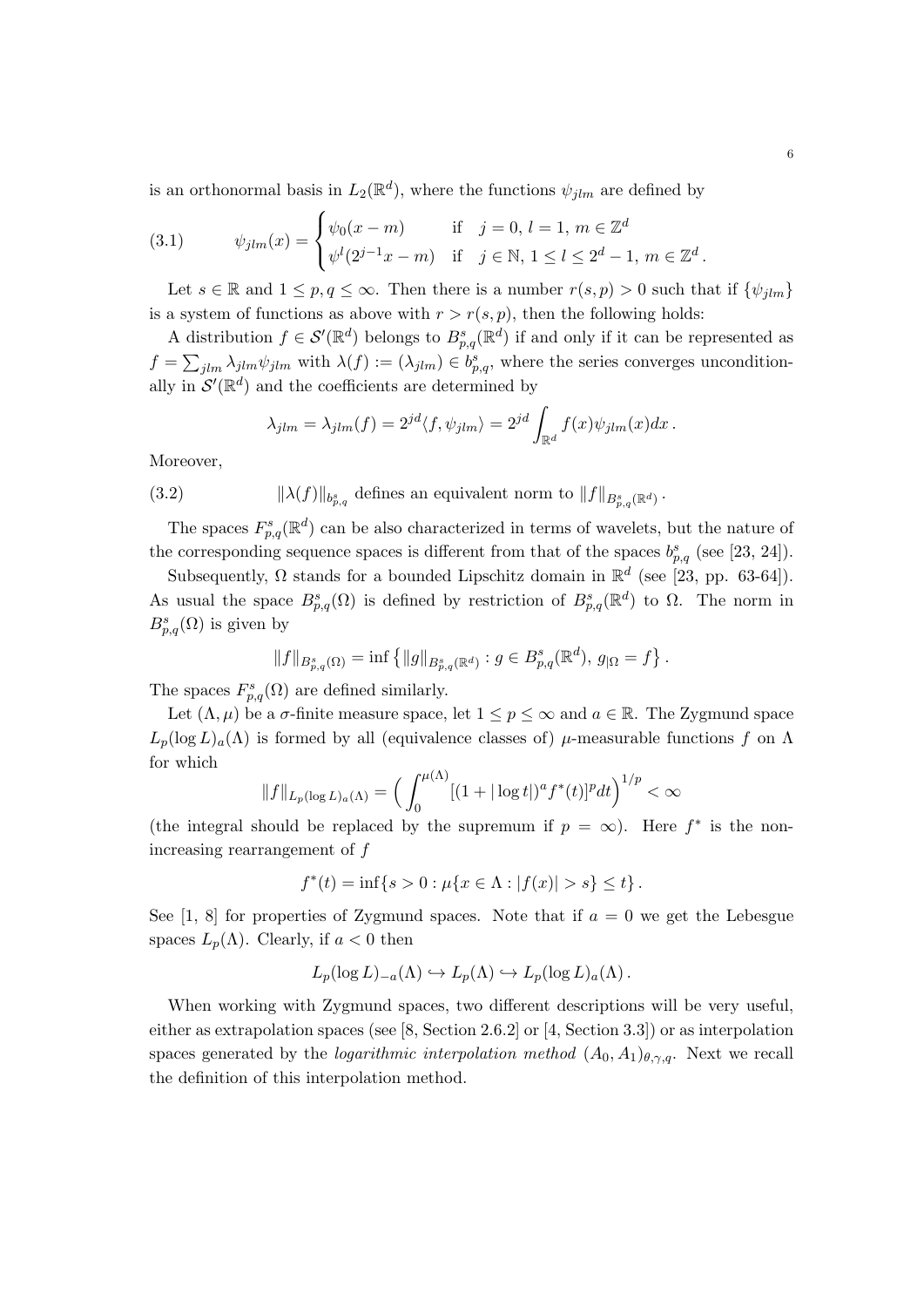Let  $A_0$ ,  $A_1$  be Banach spaces continuously embedded in a Hausdorff topological vector space. For  $0 < \theta < 1, \gamma \in \mathbb{R}$  and  $1 \le q \le \infty$ , the space  $(A_0, A_1)_{\theta, \gamma, q}$  consists of all  $a \in A_0 + A_1$  having a finite norm

$$
||a||_{(A_0, A_1)_{\theta, \gamma, q}} = \left(\int_0^\infty (t^{-\theta} (1 + |\log t|)^{-\gamma} K(t, a))^q \frac{dt}{t}\right)^{1/q}
$$

(the integral should be replaced by the supremum if  $q = \infty$ ). Here  $K(t, a)$  is the Kfunctional of Peetre,

$$
K(t,a) = \inf \{ ||a_0||_{A_0} + t||a_1||_{A_1} : a = a_0 + a_1, a_j \in A_j \}.
$$

We refer to [11, 17, 9, 5] for details of these spaces. For  $\gamma = 0$  we get the classical real interpolation space  $(A_0, A_1)_{\theta,q}$  (see [2, 22, 1]).

In what follows we use the symbols  $\leq$  and  $\sim$  with the usual meaning: If X and Y are quantities depending on certain parameters, we write  $X \lesssim Y$  if there is a constant c independent of the parameters such that  $X \leq cY$ . We put  $X \sim Y$  if  $X \leq Y$  and  $Y \lesssim X$ .

## 4. Embeddings and nuclearity

Next we establish the result announced in the Introduction on nuclearity of embeddings.

**Theorem 4.1.** Let  $d \in \mathbb{N}$  and let  $\Omega$  be a bounded Lipschitz domain in  $\mathbb{R}^d$ . Assume that  $1 \leq p, q \leq \infty$  and  $a \in \mathbb{R}$ . If  $a < -1$ , then the embedding  $I_d : B_{p,q}^d(\Omega) \longrightarrow L_p(\log L)_a(\Omega)$ is nuclear.

*Proof.* Our arguments are based on the wavelet representation of  $B_{p,q}^d(\mathbb{R}^d)$  and the existence of a (bounded linear) extension operator  $ext: B_{p,q}^d(\Omega) \to B_{p,q}^d(\mathbb{R}^d)$ , see [25] for full details. The embedding  $I_d: B^d_{p,q}(\Omega) \longrightarrow L_p(\log L)_a(\Omega)$  can be factorized as

$$
I_d = \text{restr} \circ \text{id} \circ \text{ext} \,,
$$

where id:  $B_{p,q}^d(\mathbb{R}^d) \longrightarrow L_p(\log L)_a(\mathbb{R}^d)$  denotes the formal identity and restr :  $L_p(\log L)_a(\mathbb{R}^d) \longrightarrow L_p(\log L)_a(\Omega)$  is the restriction operator.

Therefore, for any  $f \in B_{p,q}^d(\Omega)$ , the following wavelet representation holds

(4.1) 
$$
\operatorname{ext}(f) = \sum_{j=0}^{\infty} \sum_{l=1}^{L_j} \sum_{m \in \mathbb{Z}^d} \lambda_{jlm} \psi_{jlm} \quad \text{(convergence in } \mathcal{S}'(\mathbb{R}^d))
$$

with  $\lambda_{ilm} = \lambda_{ilm}(\text{ext}(f)) = 2^{jd} \langle \text{ext}(f), \psi_{ilm} \rangle$  and

(4.2) 
$$
||f||_{B_{p,q}^d(\Omega)} \sim ||\text{ext}(f)||_{B_{p,q}^d(\mathbb{R}^d)} \sim \Big(\sum_{j=0}^{\infty} \left(2^{jd/p'} \left(\sum_{l=1}^{L_j} \sum_{m \in \mathbb{Z}^d} |\lambda_{jlm}|^p\right)^{1/p}\right)^{1/q},
$$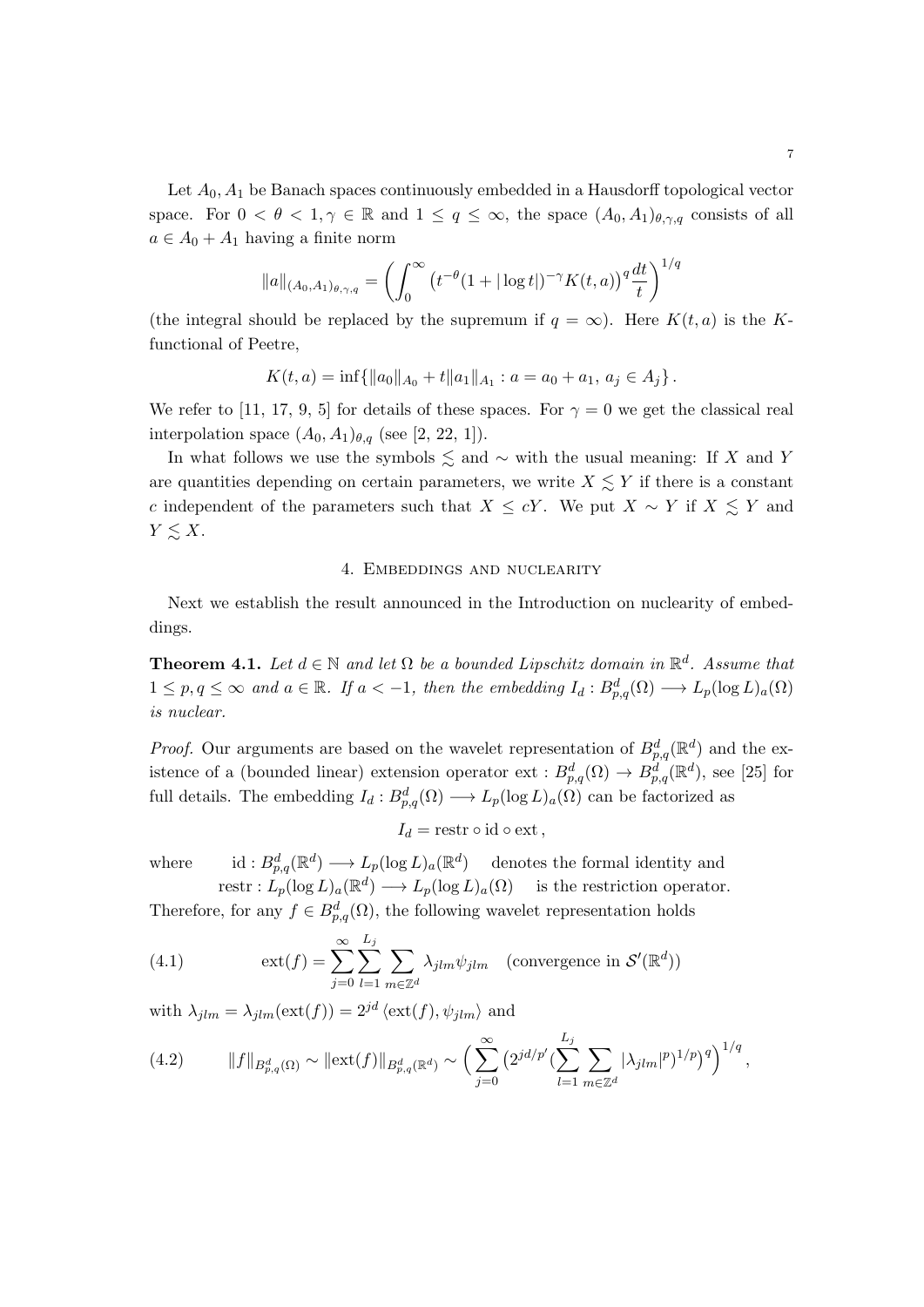where  $1/p + 1/p' = 1$ . The coefficients define bounded linear functionals on  $B_{p,q}^d(\Omega)$ ,

$$
F_{j\ell m}(f) := \lambda_{jlm}(\text{ext}(f)).
$$

Indeed, according to (4.1) and (4.2), we have for all  $f \in B_{p,q}^d(\Omega)$  the estimate

$$
|F_{jlm}(f)| \lesssim 2^{-jd/p'} \|\text{ext}(f)\|_{B^d_{p,q}(\mathbb{R}^d)} \sim 2^{-jd/p'} \|f\|_{B^d_{p,q}(\Omega)},
$$

whence

(4.3) 
$$
||F_{jlm}||_{(B_{p,q}^d(\Omega))'} \lesssim 2^{-jd/p'}.
$$

This implies for the embedding  $I_d : B^d_{p,q}(\Omega) \longrightarrow L_p(\log L)_a(\Omega)$  the expansion

(4.4) 
$$
I_d(f) = \sum_{j=0}^{\infty} \sum_{l=1}^{L_j} \sum_{m \in Z_j} F_{jlm}(f) \psi_{jlm}{}_{|\Omega},
$$

where the index sets  $Z_j$  are defined by

$$
Z_j := \{ m \in \mathbb{Z}^d : \text{supp } (\psi_{jlm}) \cap \Omega \neq \emptyset \} \quad \text{for} \quad j \in \mathbb{N}_0 \, .
$$

We show now that  $(4.4)$  is a nuclear representation of the operator  $I_d$ . Since the functions  $\psi_0$  and  $\psi^l, 1 \leq l \leq 2^d - 1$ , are compactly supported, there is  $r > 0$  such that

$$
\text{supp }(\psi_0)\cup\bigcup_{l=1}^{2^d-1}\text{supp }(\psi^l)\subseteq[-r,r]^d\,.
$$

By the definition of  $\psi_{jlm}$  in (3.1), and since  $\Omega$  is a bounded domain with non-empty interior, one can easily check that

(4.5) 
$$
M_j := \text{card } Z_j \sim 2^{jd} \quad \text{and} \quad V_{j\ell m} := \text{vol } (\text{supp } (\psi_{j\ell m})) \lesssim 2^{-jd}
$$

Moreover, by the boundedness of  $\psi_0$  and  $\psi^l$ , we have  $\|\psi_{jlm}\|_{L_\infty(\mathbb{R}^d)} \lesssim 1$ . This yields

$$
\|\psi_{jlm}{}_{|\Omega}\|_{L_p(\log L)_a(\Omega)} \le \|\psi_{jlm}\|_{L_p(\log L)_a(\mathbb{R}^d)}
$$
  
\n
$$
= \Big(\int_0^{V_{j\ell m}} [(1+|\log t|)^a \psi_{jlm}^*(t)]^p dt\Big)^{1/p}
$$
  
\n
$$
\lesssim \Big(\int_0^{V_{j\ell m}} (1+|\log t|)^{ap} dt\Big)^{1/p}
$$
  
\n
$$
\lesssim 2^{-jd/p} (1+j)^a,
$$

where we have used the fact that the function  $(1+|\log t|)^a$  is increasing in  $(0,1]$ .

.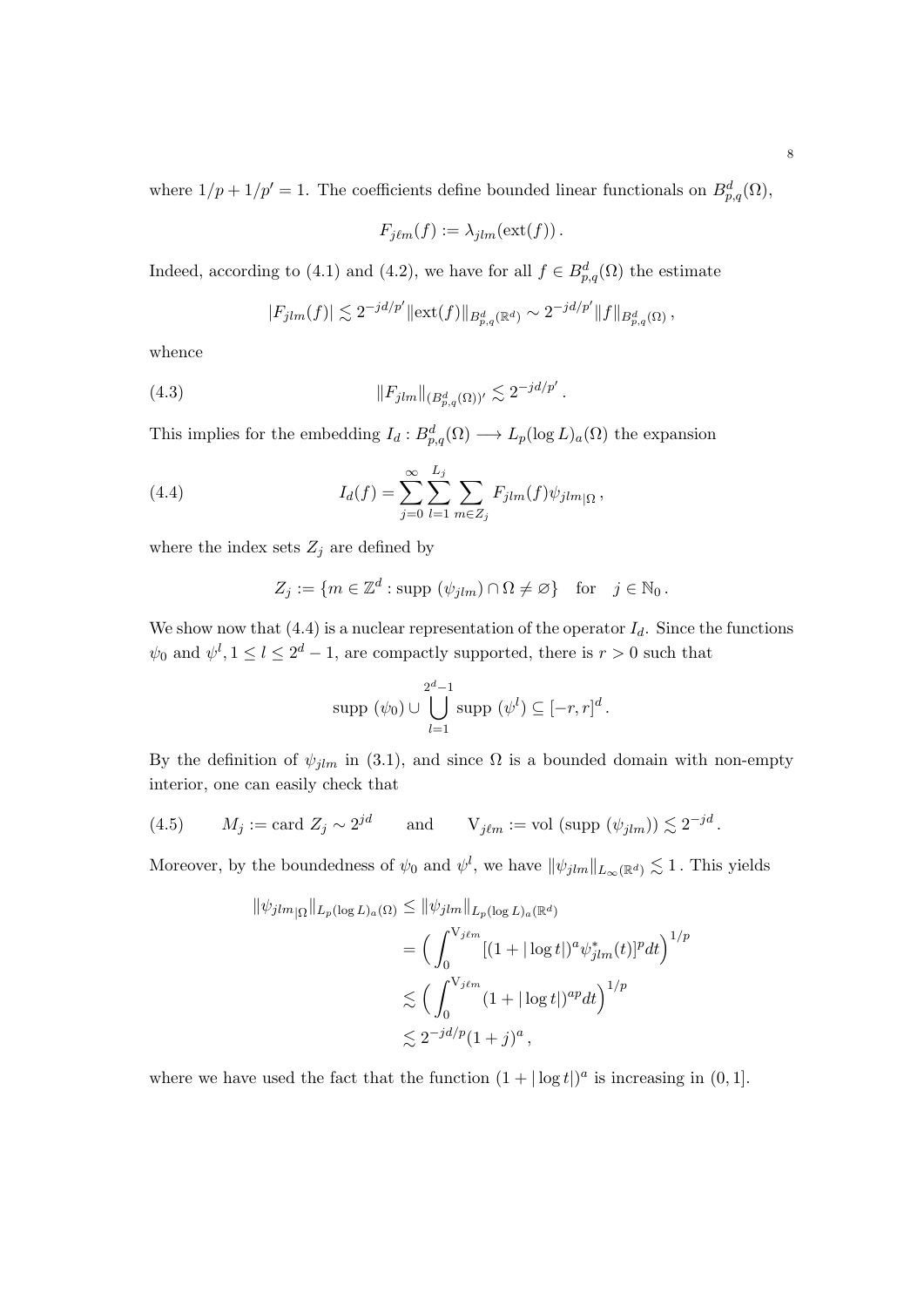Consequently, collecting all these estimates and taking into account that  $L_j \leq 2^d$ , we derive the desired result

$$
\nu(I_d) \leq \sum_{j=0}^{\infty} \sum_{l=1}^{L_j} \sum_{m \in Z_j} ||F_{jlm}||_{(B_{p,q}^d(\Omega))^{\prime}} ||\psi_{jlm}||_{L_p(\log L)_a(\Omega)}
$$
  

$$
\lesssim \sum_{j=0}^{\infty} 2^d \cdot 2^{jd} \cdot 2^{-jd/p'} \cdot 2^{-jd/p} (1+j)^a \sim \sum_{j=0}^{\infty} (1+j)^a < \infty,
$$

because  $a < -1$ .

Since the parameter q plays no role in Theorem 4.1, we can derive the following consequence for Triebel-Lizorkin spaces.

**Theorem 4.2.** Let  $d \in \mathbb{N}$  and let  $\Omega$  be a bounded Lipschitz domain in  $\mathbb{R}^d$ . Assume that  $1 \leq p < \infty, 1 \leq q \leq \infty$  and  $a \in \mathbb{R}$ . If  $a < -1$  then the embedding  $I_d : F^d_{p,q}(\Omega) \longrightarrow$  $L_p(\log L)_a(\Omega)$  is nuclear.

Proof. Since  $F_{p,q}^d(\Omega) \hookrightarrow B_{p,\max(p,q)}^d(\Omega)$ , nuclearity of  $I_d : F_{p,q}^d(\Omega) \longrightarrow L_p(\log L)_a(\Omega)$ follows from Theorem 4.1 and the ideal property of  $\mathcal N$ .

The remaining of this section is devoted to show that Theorem 4.1 is almost optimal. This is done by means of two negative results. First we introduce some notation based on the representation (4.1).

For  $N \in \mathbb{N}$  let

(4.6) 
$$
\Lambda_N = \{(j, l, m) : 0 \le j \le N, 1 \le l \le L_j, m \in Z_j\}
$$

be endowed with the measure

$$
\mu_N = \sum_{j=0}^N \frac{1}{L_j M_j} \sum_{l=1}^{L_j} \sum_{m \in Z_j} \delta_{(j,l,m)}
$$

where

$$
\delta_{(j,l,m)}\{(x,y,z)\} = \begin{cases} 1 & \text{if } j=x, l=y \text{ and } m=z\\ 0 & \text{otherwise.} \end{cases}
$$

Then  $(\Lambda_N, \mu_N)$  is a completely atomic measure space, with finite measure  $\mu_N(\Lambda_N)$  =  $N+1$ .

Subsequently we will also work with Lebesgue and Zygmund spaces defined on  $\Lambda_N$ . As usual, we identify a function g on  $\Lambda_N$  with the sequence of values  $(\xi_{jlm})_{(j,l,m)\in\Lambda_N}$ that g takes.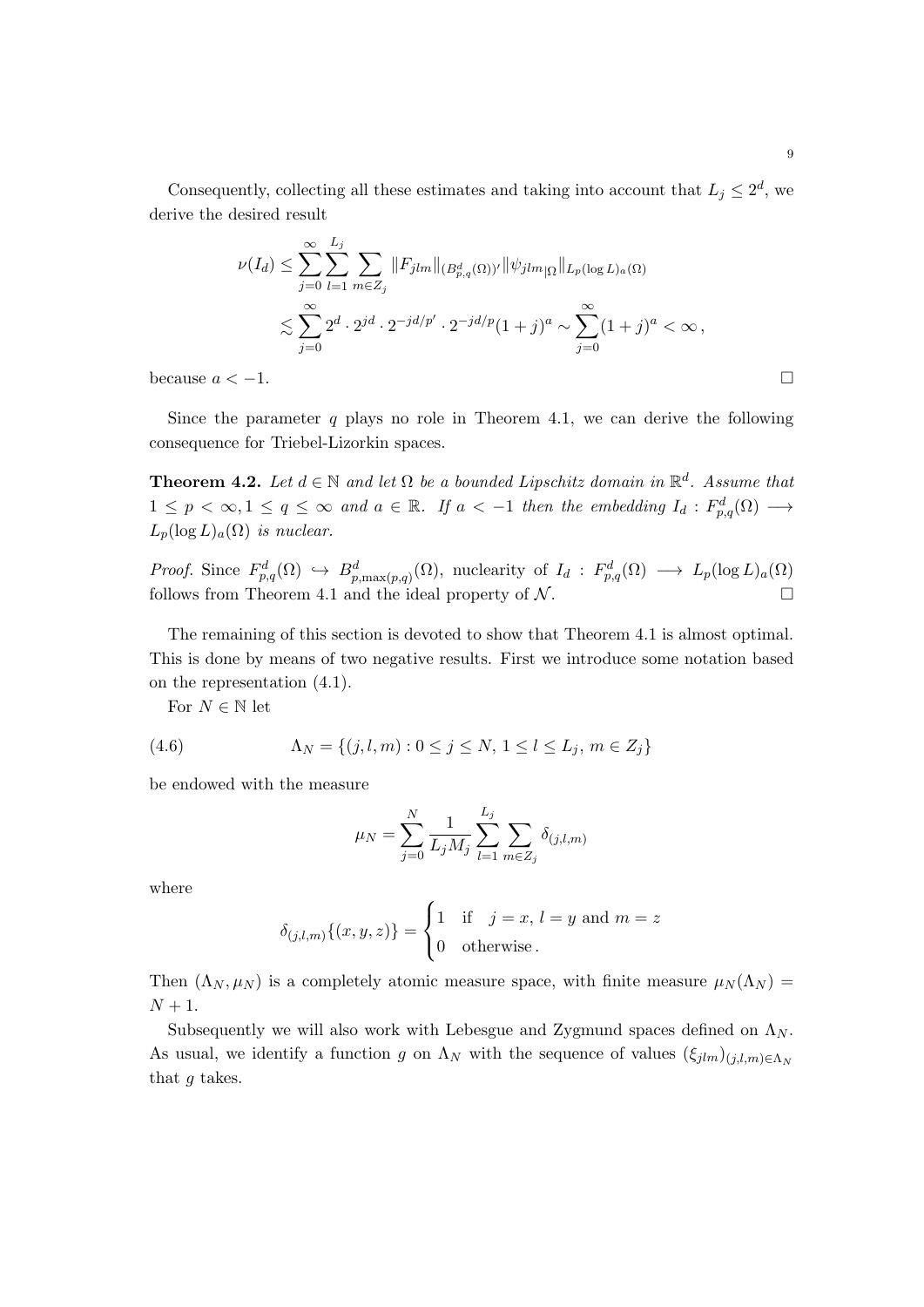Next we establish an auxiliary result. First note that, since  $L_p(\Omega) = F_{p,2}^0(\Omega)$  (see [23, 24]) and any function  $f \in L_p(\Omega)$  can be written in the form

$$
f = \sum_{j=0}^{\infty} \sum_{l=1}^{L_j} \sum_{m \in Z_j} \lambda_{jlm} \psi_{jlm} \Omega,
$$

the following operator is well-defined for every  $N \in \mathbb{N}$ 

(4.7) 
$$
P_N f = (\lambda_{jlm})_{(j,l,m)\in\Lambda_N} \quad \text{for } f = \sum_{j=0}^{\infty} \sum_{l=1}^{L_j} \sum_{m \in Z_j} \lambda_{jlm} \psi_{jlm}{}_{|\Omega} \in L_p(\Omega).
$$

**Lemma 4.3.** Let  $d, N \in \mathbb{N}$ , let  $\Omega$  be a bounded Lipschitz domain in  $\mathbb{R}^d$ . Consider the measure space  $(\Lambda_N, \mu_N)$  introduced in (4.6) and the operator  $P_N$  defined in (4.7). If  $2 < p < \infty$  and  $a < 0$  then  $P_N : L_p(\log L)_a(\Omega) \longrightarrow L_p(\Lambda_N)$  is bounded with

$$
||P_N: L_p(\log L)_a(\Omega) \longrightarrow L_p(\Lambda_N)|| \lesssim N^{-a}.
$$

Proof. Take  $2 \leq p_0 < p < p_1 < \infty$  and  $0 < \theta < 1$  such that  $1/p = (1 - \theta)/p_0 + \theta/p_1$ . By (3.2), the following diagram holds

$$
L_{p_j}(\Omega) = F_{p_j,2}^0(\Omega) \hookrightarrow B_{p_j,p_j}^0(\Omega) \xrightarrow{P_N} L_{p_j}(\Lambda), j = 0,1.
$$

According to [17, Proposition 6.2] we have that

$$
L_p(\log L)_a(\Omega) = (L_{p_0}(\Omega), L_{p_1}(\Omega))_{\theta, -a, p} \text{ and}
$$
  

$$
L_p(\log L)_a(\Lambda_N) = (L_{p_0}(\Lambda_N), L_{p_1}(\Lambda_N))_{\theta, -a, p}.
$$

Then it follows from the interpolation theorem for the logarithmic interpolation method (see [11, Theorem 2.1]) that  $P_N: L_p(\log L)_a(\Omega) \longrightarrow L_p(\log L)_a(\Lambda_N)$  is bounded with

$$
||P_N: L_p(\log L)_a(\Omega) \longrightarrow L_p(\log L)_a(\Lambda_N)|| \lesssim 1.
$$

Therefore, to establish the lemma it suffices to prove that the embedding  $J_N$  from  $L_p(\log L)_{a}(\Lambda_N)$  into  $L_p(\Lambda_N)$  satisfies that

(4.8) 
$$
||J_N: L_p(\log L)_a(\Lambda_N) \longrightarrow L_p(\Lambda_N)|| \lesssim N^{-a}.
$$

With this aim, note that the smallest measure of an atom in  $\Lambda_N$  is  $\tau_N = (2^d - 1)^{-1} M_N^{-1}$ , which behaves as  $2^{-Nd}$  according to (4.5). Moreover, without loss of generality, we may assume that  $N$  is sufficiently large so that

(4.9) 
$$
(1 + \log(N + 1))^{-ap} \le (1 + |\log \tau_N|)^{-ap} \sim N^{-ap}.
$$

Let  $g \in L_p(\log L)_a(\Lambda_N)$ . The non-increasing rearrangement  $g^*$  of g takes only a finite number of values, say  $g^* = \sum_{k=1}^R \alpha_k \chi_{(b_{k-1},b_k)}$  with  $\alpha_1 \geq \alpha_2 \geq \cdots \geq \alpha_R \geq 0$  and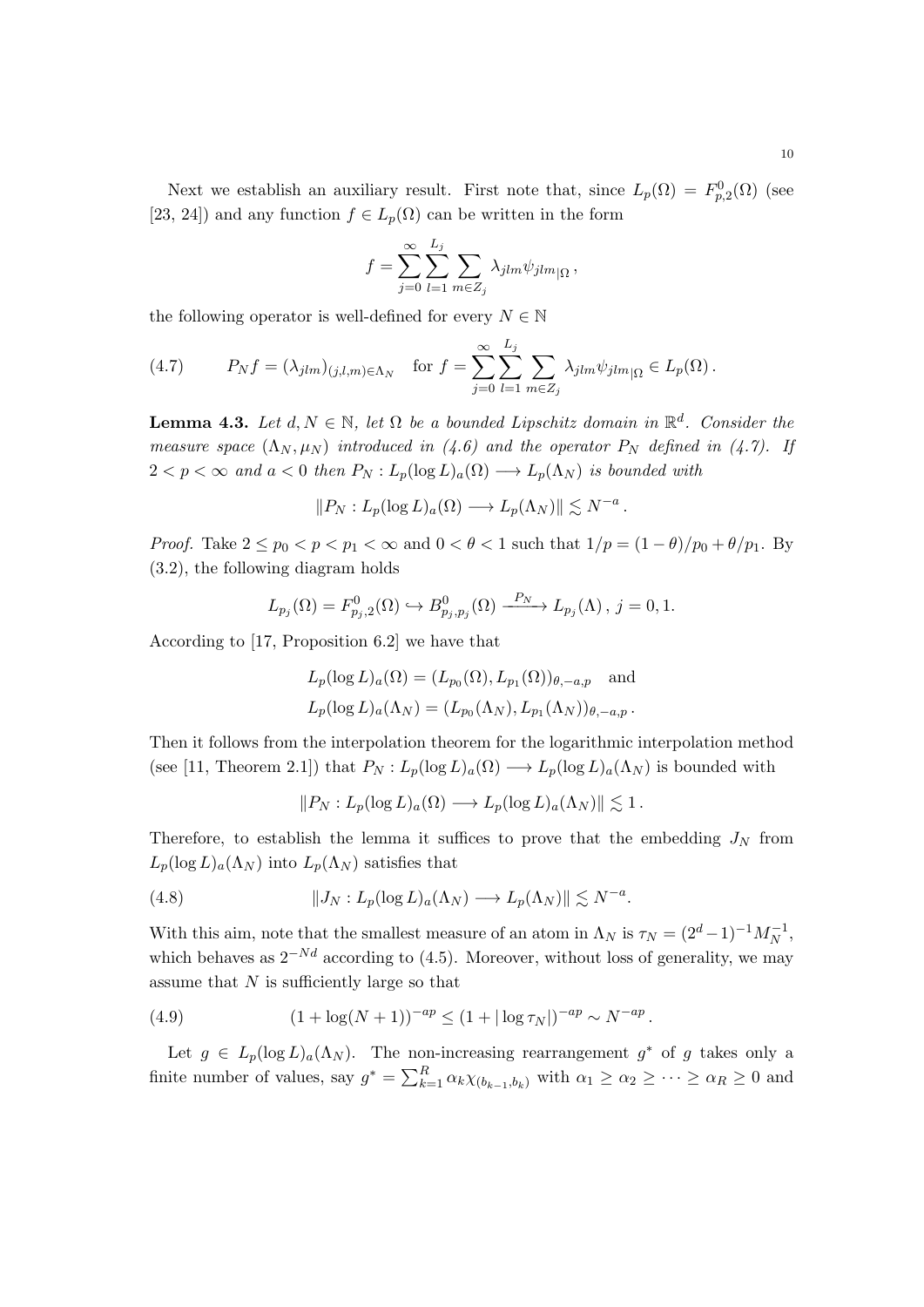$0 = b_0 < \tau_N = b_1 < b_2 < \cdots < b_R = N + 1$ . Hence

$$
||g||_{L_p(\Lambda_N)}^p = \int_0^{N+1} g^*(t)^p dt = \sum_{k=1}^R \int_{b_{k-1}}^{b_k} \alpha_k^p dt.
$$

We claim that

$$
\int_{b_{k-1}}^{b_k} \alpha_k^p dt \lesssim N^{-ap} \int_{b_{k-1}}^{b_k} (1+|\log t|)^{ap} \alpha_k^p dt, k = 1, \ldots, R.
$$

Indeed, since the function  $(1+|\log t|)^{ap}$  is increasing in  $(0, 1]$  and decreasing in  $[1, N+1]$ , we have for the integral with  $k = 1$  that

$$
\int_0^{\tau_N} \alpha_1^p dt = 2(\tau_N/2)\alpha_1^p = 2 \int_{\tau_N/2}^{\tau_N} (1 + |\log t|)^{-ap} (1 + |\log t|)^{ap} \alpha_1^p dt
$$
  

$$
\leq 2(1 - \log(\tau_N/2))^{-ap} \int_0^{\tau_N} (1 + |\log t|)^{ap} \alpha_1^p dt
$$
  

$$
\lesssim N^{-ap} \int_0^{\tau_N} (1 + |\log t|)^{ap} \alpha_1^p dt.
$$

For  $k > 1$ , we get

$$
\int_{b_{k-1}}^{b_k} \alpha_k^p dt = \int_{b_{k-1}}^{b_k} (1 + |\log t|)^{-ap} (1 + |\log t|)^{ap} \alpha_k^p dt
$$
  
\n
$$
\leq \sup_{b_{k-1} < s < b_k} (1 + |\log s|)^{-ap} \int_{b_{k-1}}^{b_k} (1 + |\log t|)^{ap} \alpha_k^p dt
$$
  
\n
$$
\leq \max \{ (1 + |\log \tau_N|)^{-ap}, (1 + \log(N + 1))^{-ap} \} \int_{b_{k-1}}^{b_k} (1 + |\log t|)^{ap} \alpha_k^p dt
$$
  
\n
$$
\leq N^{-ap} \int_{b_{k-1}}^{b_k} (1 + |\log t|)^{ap} \alpha_k^p dt
$$

by (4.9).

Therefore, we derive that

$$
||g||_{L_p(\Lambda_N)}^p = \sum_{k=1}^R \int_{b_{k-1}}^{b_k} \alpha_k^p dt \lesssim N^{-ap} \sum_{k=1}^R \int_{b_{k-1}}^{b_k} (1 + |\log t|)^{ap} \alpha_k^p dt
$$
  
=  $N^{-ap} ||g||_{L_p(\log L)_a(\Lambda_N)}^p$ .

This establishes (4.8) and completes the proof.

Now we are ready for establishing the negative results.

**Theorem 4.4.** Let  $d \in \mathbb{N}$  and let  $\Omega$  be a bounded Lipschitz domain in  $\mathbb{R}^d$ . Assume that  $2 < p < \infty, p \le q \le \infty$  and  $-1 < a < 0$ . Then the embedding  $I_d : B^d_{p,q}(\Omega) \longrightarrow$  $L_p(\log L)_a(\Omega)$  is not nuclear.

$$
\qquad \qquad \Box
$$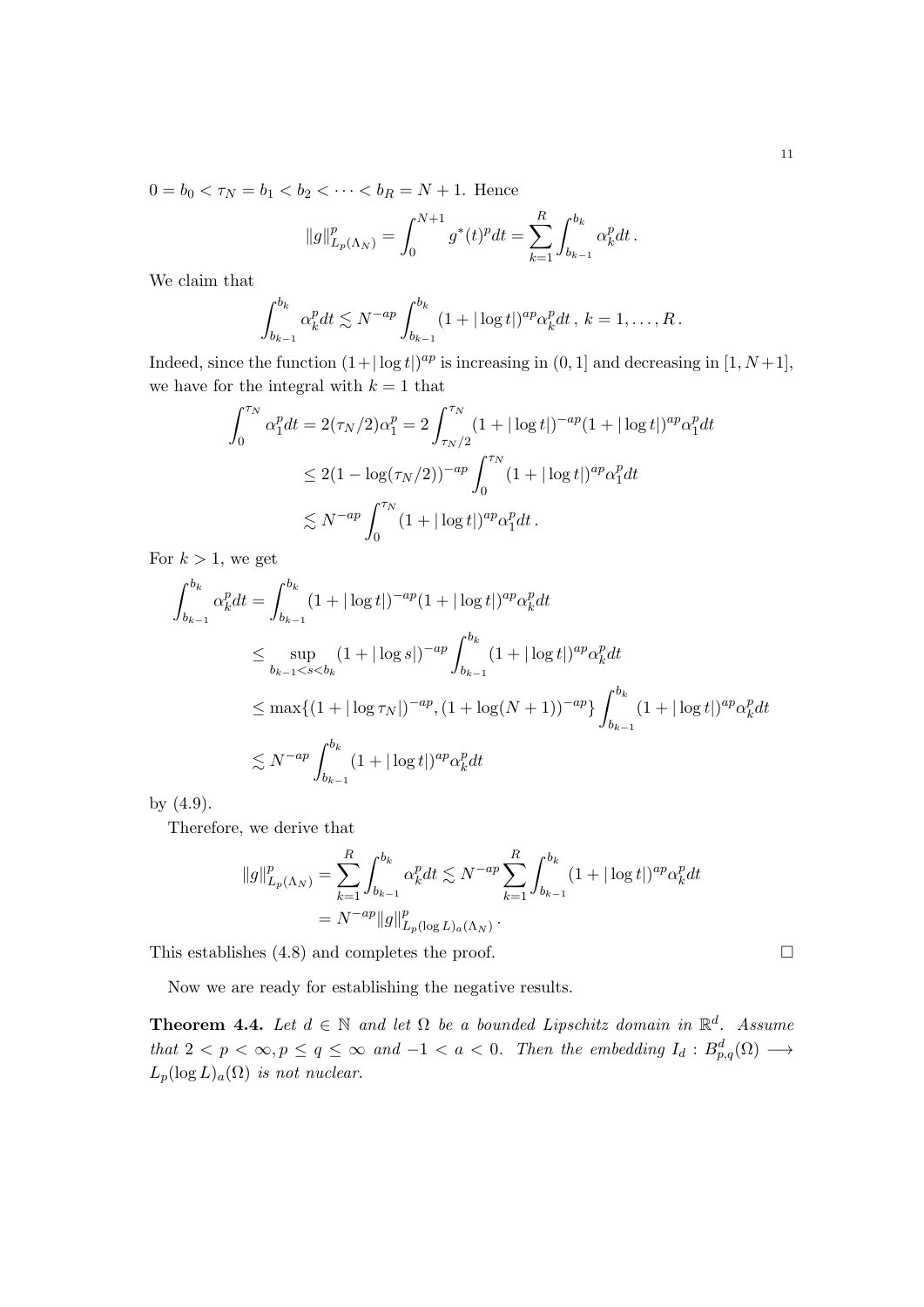Proof. By the ideal property of nuclear operators and the diagram

$$
B_{p,p}^d(\Omega) \hookrightarrow B_{p,q}^d(\Omega) \xrightarrow{I_d} L_p(\log L)_a(\Omega),
$$

it suffices to show that  $I_d : B^d_{p,p}(\Omega) \longrightarrow L_p(\log L)_a(\Omega)$  is not nuclear. With this aim, take any  $N \in \mathbb{N}$ , consider the finite dimensional space  $L_p(\Lambda_N)$  and the factorization

$$
L_p(\Lambda_N) \xrightarrow{A_N} B_{p,p}^d(\Omega) \xrightarrow{I_d} L_p(\log L)_a(\Omega) \xrightarrow{P_N} L_p(\Lambda_N).
$$

Here

$$
A_N(\lambda_{jlm}) = \sum_{j=0}^N 2^{-jd} \sum_{l=1}^{L_j} \sum_{m \in Z_j} \lambda_{jlm} \psi_{jlm} \Big|_{\Omega}
$$

and  $P_N$  is the operator defined in (4.7). By (3.2), we have

$$
||A_N(\lambda_{jlm})||_{B_{p,p}^d(\Omega)} \sim \left(\sum_{j=0}^N 2^{jdp/p'-jdp} \sum_{l=1}^{L_j} \sum_{m \in Z_j} |\lambda_{jlm}|^p\right)^{1/p}
$$

$$
\sim ||(\lambda_{jlm})||_{L_p(\Lambda_N)},
$$

so

(4.10) 
$$
\|A_N: L_p(\Lambda_N) \longrightarrow B_{p,p}^d(\Omega)\| \lesssim 1.
$$

Furthermore, according to Lemma 4.3, we get

$$
||P_N: L_p(\log L)_a(\Omega) \longrightarrow L_p(\Lambda_N)|| \lesssim N^{-a}.
$$

Let  $D_N := P_N I_d A_N : L_p(\Lambda_N) \longrightarrow L_p(\Lambda_N)$ . The operator  $D_N$  is diagonal. In fact,

$$
D_N(\lambda_{jlm}) = (2^{-jd}\lambda_{jlm})_{(j,l,m)\in\Lambda_N}.
$$

Then for the trace of  $D_N$ , having in mind (4.5), we obtain

trace 
$$
D_N = \sum_{j=0}^N 2^{-jd} \sum_{l=1}^{L_j} \sum_{m \in Z_j} 1 \sim N
$$
.

Consequently, if we assume that  $I_d : B^d_{p,p}(\Omega) \longrightarrow L_p(\log L)_a(\Omega)$  is nuclear, then it follows from Lemma 2.1 that

$$
N \lesssim |\text{trace } D_N| \leq \nu(D_N : L_p(\Lambda_N) \longrightarrow L_p(\Lambda_N))
$$
  
\n
$$
\leq ||A_N : L_p(\Lambda_N) \longrightarrow B_{p,p}^d(\Omega)|| \nu(I_d : B_{p,p}^d(\Omega) \longrightarrow L_p(\log L)_a(\Omega))
$$
  
\n
$$
\times ||P_N : L_p(\log L)_a(\Omega) \longrightarrow L_p(\Lambda_N)||
$$
  
\n
$$
\lesssim \nu(I_d : B_{p,p}^d(\Omega) \longrightarrow L_p(\log L)_a(\Omega)) N^{-a}
$$

which is a contradiction because  $-1 < a < 0$ .

We close the paper with a result concerning the limit case  $a = -1$ .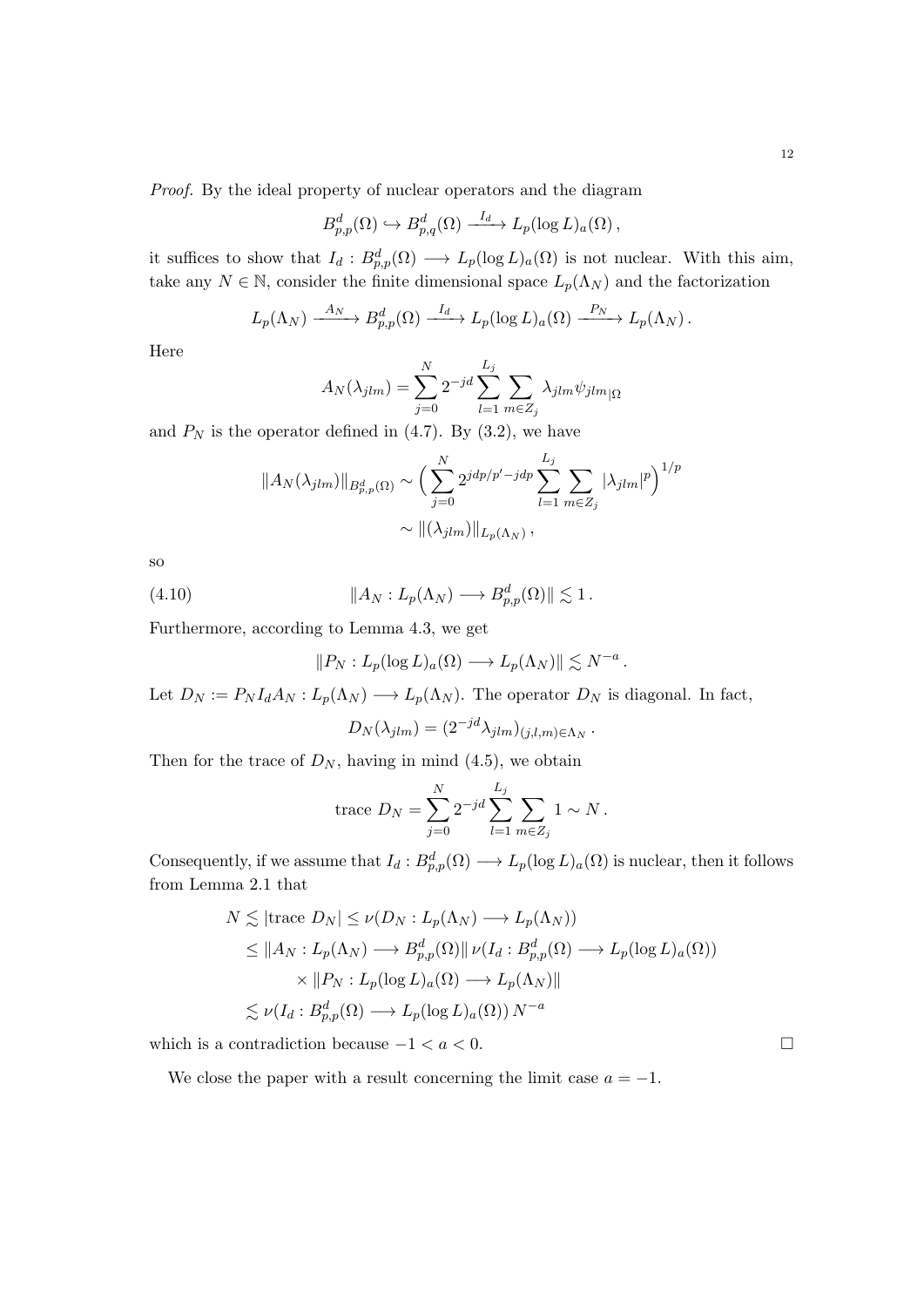Proof. This time the argument relies on the extrapolation description of the Zygmund space  $L_{\infty}(\log L)_{-1}(\Omega)$  (see [8, Theorem 2.6.2/1]). Namely

(4.11) 
$$
||f||_{L_{\infty}(\log L)_{-1}(\Omega)} \sim \sup_{r \geq 1} r^{-1}||f||_{L_{r}(\Omega)}.
$$

Take any  $N \in \mathbb{N}$  and consider the factorization

$$
L_{\infty}(\Lambda_N) \xrightarrow{A_N} B^d_{\infty,\infty}(\Omega) \xrightarrow{I_d} L_{\infty}(\log L)_{-1}(\Omega) \xrightarrow{S_N} L_{\infty}(\Lambda_N)
$$

where again

$$
A_N(\lambda_{jlm}) = \sum_{j=0}^N 2^{-jd} \sum_{l=1}^{L_j} \sum_{m \in Z_j} \lambda_{jlm} \psi_{jlm} \Big|_{\Omega}
$$

and now

$$
S_N f = \left(\frac{\lambda_{jlm}}{j+1}\right)_{(j,l,m)\in\Lambda_N} \text{ for } f = \sum_{j=0}^{\infty} \sum_{l=1}^{L_j} \sum_{m \in Z_j} \lambda_{jlm} \psi_{jlm} \Big|_{\Omega}.
$$

Proceeding as in (4.10) we have that  $||A_N : L_\infty(\Lambda_N) \longrightarrow B_{\infty,\infty}^d(\Omega)|| \lesssim 1$ . In order to estimate the norm of  $S_N$ , take any  $f \in L_\infty(\log L)_{-1}(\Omega)$  and any  $r \geq 1$ . Using Hölder's inequality and (4.5), we have

$$
|\lambda_{jlm}| \le 2^{jd} \int_{\Omega} |f \psi_{jlm}| dx
$$
  
\n
$$
\le 2^{jd} ||f||_{L_r(\Omega)} ||\psi_{jlm}||_{L_{r'}(\Omega)}
$$
  
\n
$$
\lesssim 2^{jd/r} ||f||_{L_r(\Omega)}
$$
  
\n
$$
= 2^{jd/r} r(r^{-1} ||f||_{L_r(\Omega)}).
$$

The choice  $r = jd$  and (4.11) yield that

$$
|\lambda_{jlm}| \lesssim j||f||_{L_{\infty}(\log L)_{-1}(\Omega)}.
$$

Hence

$$
||S_N: L_{\infty}(\log L)_{-1} \longrightarrow L_{\infty}(\Lambda_N)|| \lesssim 1.
$$

Put  $D_N = S_N I_d A_N$ . Then  $D_N$  is the diagonal operator in  $L_{\infty}(\Lambda_N)$  defined by  $D_N(\lambda_{jlm}) = \left(\frac{2^{-jd}}{j+1}\lambda_{jlm}\right)$ . Therefore

trace 
$$
D_N = \sum_{j=0}^N \frac{1}{2^{jd}(j+1)} \sum_{l=1}^{L_j} \sum_{m \in Z_j} 1 \sim \sum_{j=0}^N \frac{1}{j+1} \sim \log N
$$
.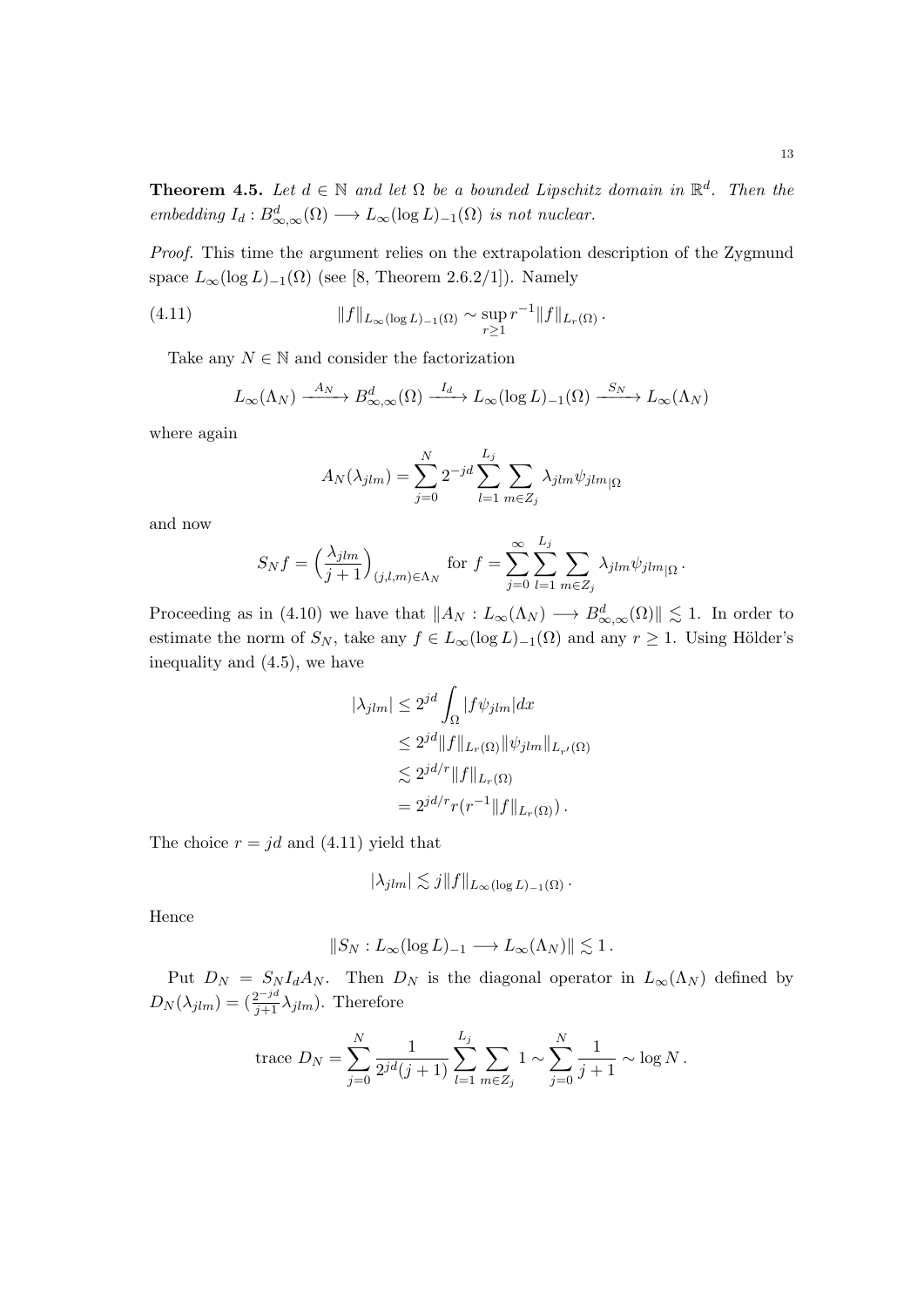If we assume that  $I_d : B^d_{\infty,\infty}(\Omega) \longrightarrow L_\infty(\log L)_{-1}(\Omega)$  is nuclear then, according to Lemma 2.1, we obtain

$$
\log N \sim |\text{trace } D_N| \leq \nu(D_N : L_\infty(\Lambda_N) \longrightarrow L_\infty(\Lambda_N))
$$
  
\n
$$
\leq ||A_N : L_\infty(\Lambda_N) \longrightarrow B^d_{\infty,\infty}(\Omega) || \nu(I_d : B^d_{\infty,\infty}(\Omega) \longrightarrow L_\infty(\log L)_{-1}(\Omega))
$$
  
\n
$$
\times ||S_N : L_\infty(\log L)_{-1}(\Omega) \longrightarrow L_\infty(\Lambda_N) ||
$$
  
\n
$$
\lesssim \nu(I_d : B^d_{\infty,\infty}(\Omega) \longrightarrow L_\infty(\log L)_{-1}(\Omega))
$$

which is a contradiction.

 $\Box$ 

Note that the argument of Theorem 4.5 for the case  $a = -1$  is based on the fact that  $p = q = \infty$ .

### **REFERENCES**

- [1] C. Bennett and R. Sharpley, Interpolation of Operators, Academic Press, New York, 1988.
- [2] J. Bergh and J. Löfström, Interpolation Spaces. An introduction, Springer, Berlin, 1976.
- [3] F. Cobos, O. Domínguez and T. Kühn, On nuclearity of embeddings between Besov spaces, J. Approx. Theory 225, 209-223 (2018).
- [4] F. Cobos, L.M. Fernández-Cabrera, A. Manzano and A. Martínez, Logarithmic interpolation spaces between quasi-Banach spaces, Z. Anal. Anwendungen 26, 65-86 (2007).
- [5] F. Cobos and A. Segurado, Description of logarithmic interpolation spaces by means of the Jfunctional and applications, J. Funct. Anal. 268, 2906-2945 (2015).
- [6] J. Diestel, H. Jarchow and A. Tongue, Absolutely Summing Operators, Cambridge Univ. Press, Cambridge, 1995.
- [7] D.E. Edmunds, P. Gurka and J. Lang, Nuclearity and non-nuclearity of some Sobolev embeddings on domains, J. Approx. Theory 211, 94-103 (2016).
- [8] D.E. Edmunds and H. Triebel, Function spaces, entropy numbers, differential operators, Cambridge Univ. Press, Cambridge, 1996.
- [9] W.D. Evans and B. Opic, Real interpolation with logarithmic functors and reiteration, Canad. J. Math. **52**, 920-960 (2000).
- [10] A. Grothendieck, Produits Tensoriels Topologiques et Espaces Nucléaires, Memoirs Amer. Math. Soc. 16, Providence, 1955.
- [11] J. Gustavsson, A function parameter in connection with interpolation of Banach spaces, Math. Scand. 42, 289-305 (1978).
- [12] G.J.O. Jameson, Summing and Nuclear Norms in Banach Space Theory, Cambridge Univ. Press, Cambridge, 1987.
- [13] H. König, Eigenvalue Distribution of Compact Operators, Birkhäuser, Basel, 1986.
- [14] K. Maurin, Abbildungen vom Hilbert-Schmidtschen Typus und ihre Anwendungen, Math. Scand. 9, 359-371 (1961).
- [15] K. Maurin, Methods of Hilbert Spaces, PWN-Polish Scientific Publishers, Warsaw, 1972.
- [16] J. Peetre, New Thoughts on Besov Spaces, Duke Univ. Math. Series, Durham, 1976.